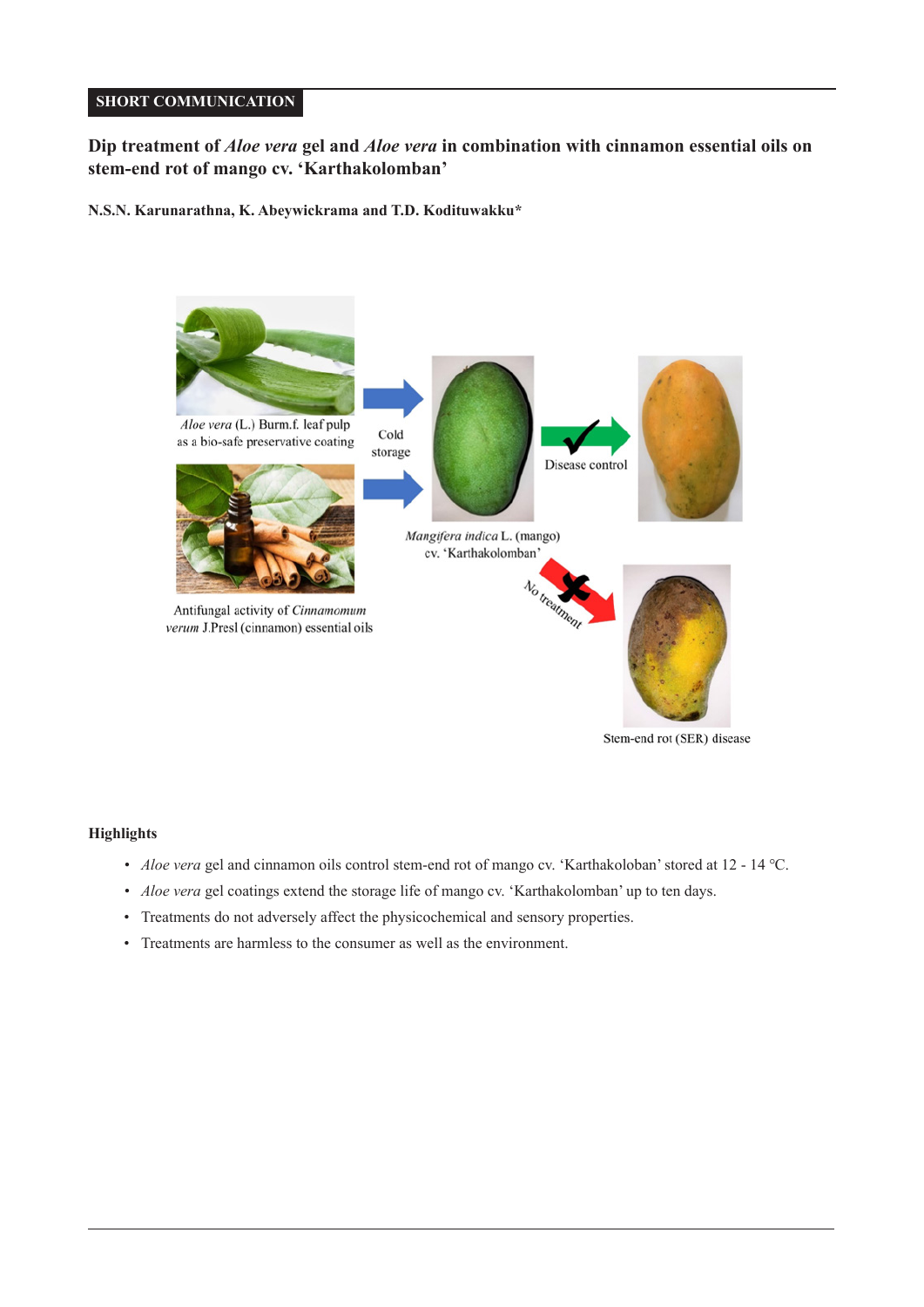## **SHORT COMMUNICATION**

# **Dip treatment of** *Aloe vera* **gel and** *Aloe vera* **in combination with cinnamon essential oils on stem-end rot of mango cv. 'Karthakolomban'**

## **N.S.N. Karunarathna, K. Abeywickrama and T.D. Kodituwakku\***

*Department of Plant and Molecular Biology, Faculty of Science, University of Kelaniya, Kelaniya, Sri Lanka.*

*Received: 24/08/2021 ; Accepted: 22/02/2022*

**Abstract:** This study was conducted to investigate the applicability of *Aloe vera* gel alone and mixed with cinnamon leaf and bark oil in controlling stem-end rot (SER) and extending the shelf life of mango cv. 'Karthakolomban'. Mangoes were subjected to dip treatments of *Aloe vera* gel and *Aloe vera* gel in combination with cinnamon bark oil (2.0  $\mu$ L/mL) and cinnamon leaf oil (2.0  $\mu$ L/mL) and their pathological, physicochemical, sensory properties, and percentage shriveling were evaluated after a 10 d storage period at 12-14 ℃. Dip treatment of *Aloe vera* gel + cinnamon oils and *Aloe vera* gel reduced SER by 3.0 - 6.0%. Physicochemical and sensory properties did not show drastic alterations among all treatments and controls. Mangoes subjected to *Aloe vera* gel + cinnamon oil treatments demonstrated 0% shriveling. Uncoated fruits showed the highest shriveling. The findings highlight that *Aloe vera* gel may have a better prospect in the preservation and quality maintenance of mango in combination with cinnamon oils.

*Keywords***:** *Aloe vera*; cinnamon oils; mango; stem-end rot; storage life.

### **INTRODUCTION**

Stem-end rot (SER) is a major postharvest disease associated with mango cv. 'Karthakolomban' which reduces the fruit quality and shortens storage life (Bally *et al*., 2009). Currently, the postharvest diseases of mango are controlled using synthetic fungicides. Due to the health and environmental hazards of pesticides, the scientific community is looking for safer alternative products from plants for effective control of disease causative agents during storage (Wilson *et al*., 1994).

*Aloe vera* gel is an eco-friendly preservative coating for different types of fruits, because of its film-forming properties, antimicrobial actions, biodegradability, and, biochemical properties. *Aloe vera* gel has the ability to lengthen the shelf life of fresh produce by reducing the rate of respiration and maintaining quality attributes (Ajeethan and Mikunthan, 2016). Essential oils play a substantial role in the protection of plants as antibacterial, antiviral, antifungal, and insecticidal agents. Different studies on essential oils of *Cinnamomum verum* J.Presl (cinnamon) have revealed that it has fungistatic and fungicidal properties against pathogenic fungi. Kodituwakku *et al*. (2020a) reported that cinnamon leaf and bark oils

effectively inhibited SER causing fungal pathogens of mango cv. 'Karthakolomban'.

The objectives of this research were to investigate the (i) applicability of *Aloe vera* gel coatings (ii) cinnamon oil incorporated *Aloe vera* gel coatings in controlling SER in mango cv. 'Karthakolomban' to extend postharvest storage life.

#### **MATERIALS AND METHODS**

Mature green color fruits of mango cv. 'Karthakolomban', of medium size (90 d old) with no record of preharvest fungicide treatments were obtained from orchards and home gardens in the Gampaha district in Sri Lanka. Each mango fruit was washed with running tap water and in  $1\%$  (w/v) alum (potassium aluminum sulfate) (Assay > 99.5%) (Devi Trading Company, Colombo, Sri Lanka). Fruits were surface sterilized using 0.1% (w/v) sodium hypochlorite followed by washing in sterilized distilled water. All fruits were allowed to dry for 30 min on a laboratory bench (Kodituwakku *et al*., 2020b).

#### **Preparation of treatments**

Mature leaves of *Aloe vera* plants obtained from the Botanic Garden of the Department of Plant and Molecular Biology, University of Kelaniya, Sri Lanka were used to prepare the gel. Modified method of Martínez-Romero *et al*. (2018), was adopted. Leaves were washed with tap water, followed by 70% (v/v) alcohol to sterilize the surface. The gel was separated from the outer cortex of the leaf and the colorless pulp was ground using a small blender (Black and Decker, BX 250, Hunt Valley, USA) without adding water for two minutes. Pulp was poured through a clean muslin cloth to obtain a clear juice. *Aloe vera* gel (300.0 mL) was mixed with gelatin (6.0 g). The mixture was heated in a water bath at 70 ℃ until gelatin was completely dissolved and subsequently allowed to cool. Cinnamon leaf and bark oils purchased by Kodituwakku *et al*. (2020b) from Citro Essential Oils (Pvt.) Ltd., Mt. Lavinia, Sri Lanka were used for this study. Two treatments were prepared as *Aloe vera* gel with cinnamon bark oil (2.0 µL/ml) and *Aloe vera* gel with cinnamon leaf oil  $(2.0 \mu L/mL)$ , by adding respective volumes of test oils as described by Kodituwakku *et al*.



*\*Corresponding Author's Email:* thenukak@kln.ac.lk

*https://orcid.org/0000-0002-3233-721X*

This article is published under [the Creative Commons Attribution License \(https://creativecommons.org/licenses/by/4.0/\),](https://creativecommons.org/licenses/by/4.0/)  which permits unrestricted use, distribution, and reproduction in any medium, provided the original work is properly cited.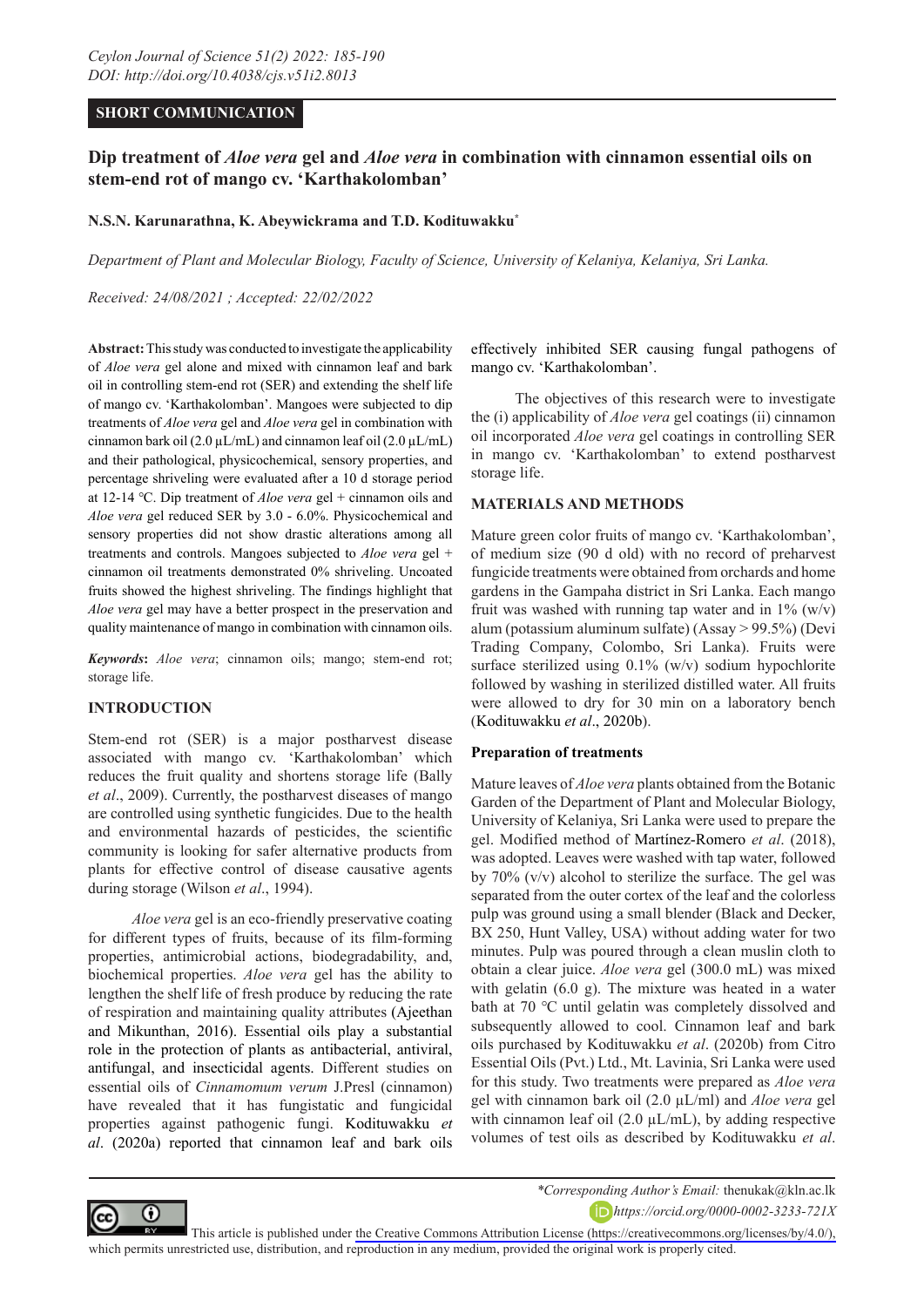(2020b) to *Aloe vera* preparations. *Aloe vera* gel without any cinnamon oil served as another treatment. Distilled water was used as negative control (I) whereas gelatin (6.0 g) dissolved in distilled water (300.0 mL) was used as negative control (II)]. Carbendazim (Hayleys Agriculture Holdings Ltd., Colombo, Sri Lanka) (0.1% w/v) was used as the positive control (Martínez-Romero *et al*., 2018).

#### **Application of treatments**

Mangoes were dipped separately in negative controls, positive control, and each treatment for three minutes. All treated and control samples were placed in plastic trays  $(35\times25\times8 \text{ cm}^3)$  separately. Each tray contained three replicate fruits and each treatment comprised three trays. All treatments and controls were stored at 12 - 14 ℃ in a walkin cold room (Iceman Technologies (Pvt.) Ltd., Wattala, Sri Lanka) with relative humidity (RH) of 85-90%. The experiment was repeated once under identical conditions (Kodituwakku *et al*., 2020b).

## **Induced ripening of mango**

After cold storage of 10 d, mangoes were subjected to induced ripening at room temperature (28  $\pm$  2 °C) by exposing to ethylene derived from Ethephon (2-chloroethyl phosphonic acid) (Ester, Summer Field Chemicals Pvt. Ltd., Sri Lanka) for 2 d until mango attained the fully ripe stage (Kodituwakku *et al*., 2020b).

### **Assessment of pathological properties**

Stem-end rot severity of each fruit was visually recorded using an SER disease severity index for mango (cv. Karthakolomban) developed at the Department of Plant and Molecular Biology, University of Kelaniya (Kodituwakku *et al*., 2020b).

## **Assessment of physicochemical properties**

Five randomly selected ripened mango fruits from each treatment were analyzed for physicochemical properties. Total soluble solids (TSS) (°Brix) of the filtrates of fruit pulp were determined using a hand-held refractometer (ATC-1E, ATAGO Co. Ltd., Japan). Titratable acidity (TA) (% citric acid) was assessed by titration of the filtrates with 0.1 M NaOH using phenolphthalein as the indicator. The pH of the filtrates was measured using a portable pH meter (PC 510, EUTECH Instruments, Singapore). The firmness of the fruit pulp was measured using a fruit firmness tester (FT 011, QA Suppliers, Italy) (Kodituwakku *et al*., 2020b).

#### **Assessment of weight loss**

The initial weight of mangoes in each treatment and final weights were recorded using an electronic balance (Citizen Scale, USA). Percentage weight loss was obtained using the following equation (Ajeethan and Mikunthan, 2016).

Percentage weight loss = 
$$
\frac{\text{Initial weight - Final weight}}{\text{Final weight}} \times 100
$$

## **Assessment of peel color**

Peel color was visually assessed using a peel color index for

mango cv. 'Karthakolomban' developed by Kodituwakku *et al.* (2020b) (1 = Fully green, 2 = Breaker,  $3$  = More green than yellow,  $4 =$  More yellow than green,  $5 =$  Fully yellow).

#### **Assessment of percentage shriveling**

The percentage shriveling of each mango fruit was visually recorded using a shriveling index for mango cv. 'Karthakolomban' developed by Karunarathna (2019).

## **Assessment of sensory properties**

Three randomly selected ripened fruits from each treatment and controls were provided to a ten-member untrained sensory panel to evaluate flesh color, aroma, texture, taste, flavor, and overall acceptability. Each sensory parameter was scored as follows: excellent =  $9-10$ , good =  $6-8$ , fair = 4-5, poor = 1-3 (Kodituwakku *et al*., 2020b).

## **Statistical analysis**

Statistical analysis of results was carried out using MINITAB 18 statistical software. Data with respect to physicochemical properties were analyzed using One-way ANOVA and Tukey's pairwise comparison test. Kruskal Wallis non-parametric test was used to analyze data with respect to pathological, shriveling, sensory properties and peel color (Kodituwakku *et al*., 2020b).

## **RESULTS AND DISCUSSION**

#### **Pathological properties**

Mango treated with distilled water and distilled water + gelatin displayed relatively higher SER severity values (*i.e.* 19.0% and 18.0% respectively) compared to other treatments, after storage at 12 - 14 ℃ for 10 d and induced ripening. *Aloe vera* gel, *Aloe vera* gel + cinnamon oil treatments reduced SER disease severity at a range of 3 - 6% which was lower than the SER severity in control fruits. No SER was observed in mango fruits treated with 0.1% (w/v) carbendazim. SER severity of mango subjected to *Aloe vera* gel and cinnamon oil treatments and those treated with carbendazim was significantly different in comparison to the negative controls ( $p < 0.05$ ). Mango treated with *Aloe vera* gel only, *Aloe vera* gel + cinnamon bark oil, and *Aloe vera* gel + cinnamon leaf oil showed very low disease severity with good visual appeal as shown in Figure 1.

According to Kodituwakku *et al*. (2020b), 2.0 µL/mL cinnamon leaf oil and 1.6 µL/mL cinnamon bark oil effectively controlled SER disease of mango cv. 'Karthakolomban' during a spray treatment for up to eight days. Therefore, the present study is in accordance with Kodituwakku *et al*. (2020b), since both treatments with cinnamon oils at lower concentrations and *Aloe vera* gel controlled the SER disease successfully. Further, the present results are in conformity with Ajeethan and Mikunthan (2016), as they have revealed that *Aloe vera* gel coatings could delay the ripening of mango cv. 'Ampalavi' up to twelve days.

The antifungal efficacy of cinnamon oils is mainly due to the presence of eugenol and cinnamaldehyde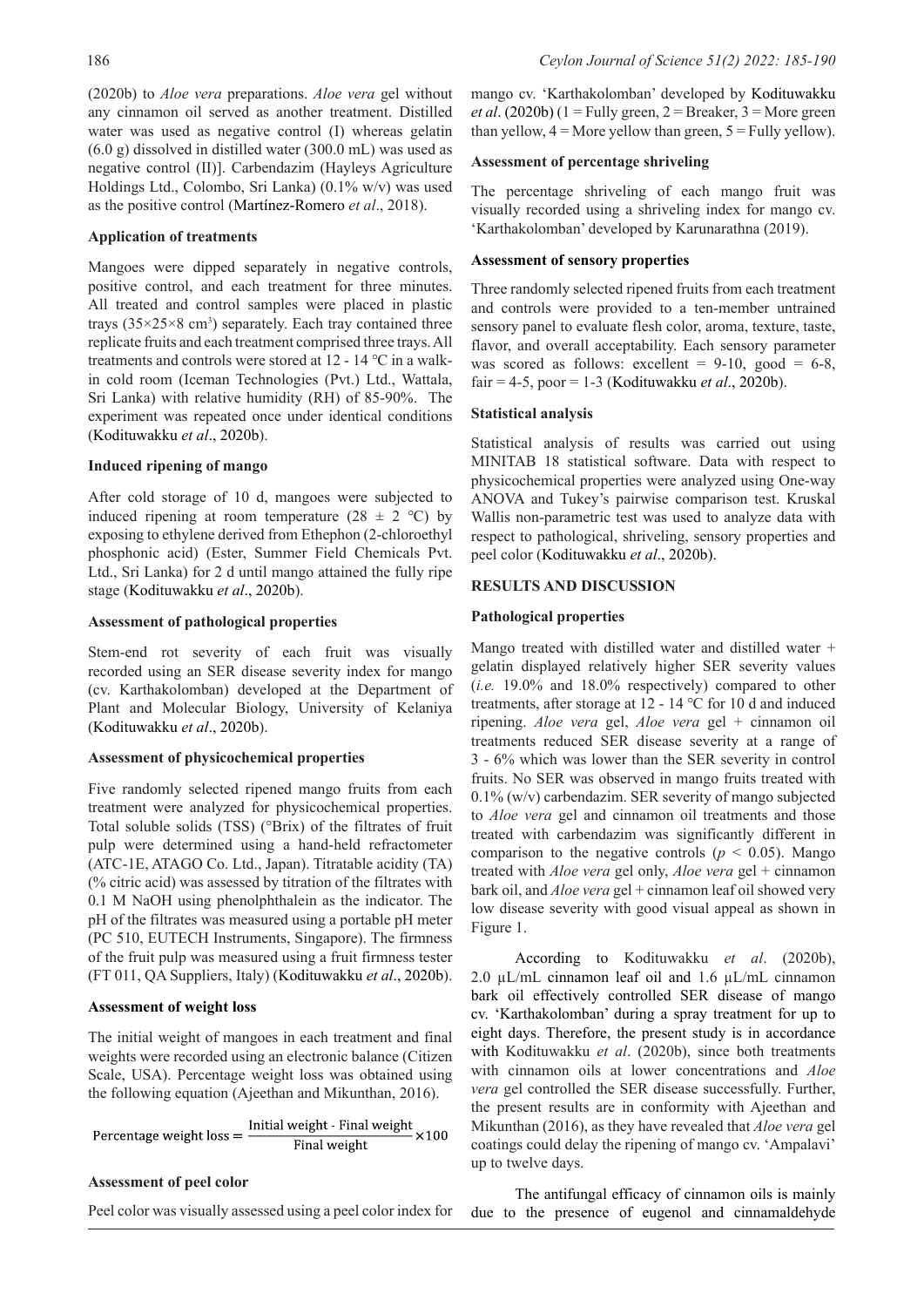

**Figure 1:** Appearance of mango cv. 'Karthakolomban' subjected to dip treatments, stored at 12 - 14 ℃ for 10 d and after induced ripening. A. distilled water B. distilled water + gelatin C. 0.1% carbendazim D. *Aloe vera* gel E. *Aloe vera* gel + 2.0 µL/mL cinnamon leaf oil F. *Aloe vera* gel + 2.0 µL/mL cinnamon bark oil.

as major constituents in cinnamon leaf and bark oils respectively (Abeywickrama, 2009). According to a recent gas chromatography-mass spectroscopy (GC-MS) analysis, cinnamon leaf oil mainly consisted of eugenol (63.76%), benzyl benzoate (3.61%), β-caryophyllene (2.48%), eugenol acetate (2.27%), (E)-cinnamaldehyde (1.37%), linalool (1.27%), and cinnamyl acetate (1.08%) (Kodituwakku *et al*., 2020a). GC-MS analysis of cinnamon bark oil showed a higher percentage of (E)-cinnamaldehyde (72.18%) followed by cinnamyl acetate (5.16%), eugenol (4.82%), β-caryophyllene (3.95%), linalool (3.69%), and benzyl benzoate (1.51%) as major constituents (Kodituwakku *et al*., 2020a). Hong *et al*. (2015) reported that cinnamaldehyde and linalool inhibited the mycelial growth of *Colletotrichum gloeosporioides* effectively. According to Marei and Abdelgaleil (2018), cinnamaldehyde was found to be antifungal against *Colletotrichum gloeosporioides*, *Botrytis cinerea*, *Aspergillus niger*, and *Penicillium digitatum*. Eugenol is one of the major antifungal components in cinnamon oils found to be effective against *Colletotrichum musae*, *Fusarium proliferatum*, and *B*. *cinerea* (Herath and Abeywickrama, 2008)*. Aloe vera* gel contain anthraquinones (*i.e.* aloe-emodin, aloetic acid, anthranol, aloin A and B, isobarbaloin, emodin, and ester of cinnamic acid) which are found to be responsible for its antifungal activity (Misir *et al*., 2014). The synergistic effect of many antifungal components present in a plant extract at different proportions may inhibit the growth of fungal pathogens (Anthony *et al*., 2004).

## **Physicochemical properties**

Dip treatment of *Aloe vera* gel and *Aloe vera* gel + cinnamon oils did not adversely affect the physicochemical

properties of mango. Slight changes in physicochemical properties could be observed in fresh commodities due to the variation in their postharvest behavior (Anthony *et al*., 2003). TSS values of mango subjected to different treatments (*Aloe vera* gel only, *Aloe vera* gel + cinnamon bark oil, and *Aloe vera* gel + cinnamon leaf oil) (*ⅰ.e.* 12.8-14.5 °Brix) were slightly lower than the negative control (distilled water) (*ⅰ.e.* 15.9 °Brix) and carbendazim treatment (*i.e.* 15.7 °Brix). Present results are in accordance with Ajeethan and Mikunthan (2016), who reported that the TSS value of mango fruits coated with 100% *Aloe vera* gel  $(i.e. 18.03$  °Brix within 12 d) was significantly lower than uncoated control fruits (*ⅰ.e.* 20.77 °Brix within 12 d). TA of treated and control samples varied between 0.01 - 0.02%. TA values from all treatments were not significantly different from the controls, according to the ANOVA and Tukey's pairwise comparison test (*p >* 0.05). Present results are not in accordance with Ochiki *et al* (2015), who tested four concentrations of *Aloe vera* gel (0, 25, 50, 75%) and chitosan 1% to determine their effect on postharvest quality of mango cv. 'Ngowe' to control anthracnose disease. According to their study, 50% *Aloe vera* gel concentration treated mango contained the highest titratable acidity while negative control gave the lowest titratable acidity at a twenty-day storage period. Present results are in accordance with Kodituwakku *et al.* (2020b) who reported, spray treatment of essential oils [basil oil (1.6 µL/mL), clove oil (2.0  $\mu$ L/mL), cinnamon leaf oil (2.0  $\mu$ L/mL), and cinnamon bark oil  $(1.6 \mu L/mL)$ ] did not adversely affect physicochemical properties of Karthakolomban mango fruits. Thus TSS, and TA values of essential oiltreated mango fruits were not significantly different from control fruits retaining their physicochemical qualities. Further, pH values and firmness of each treatment did not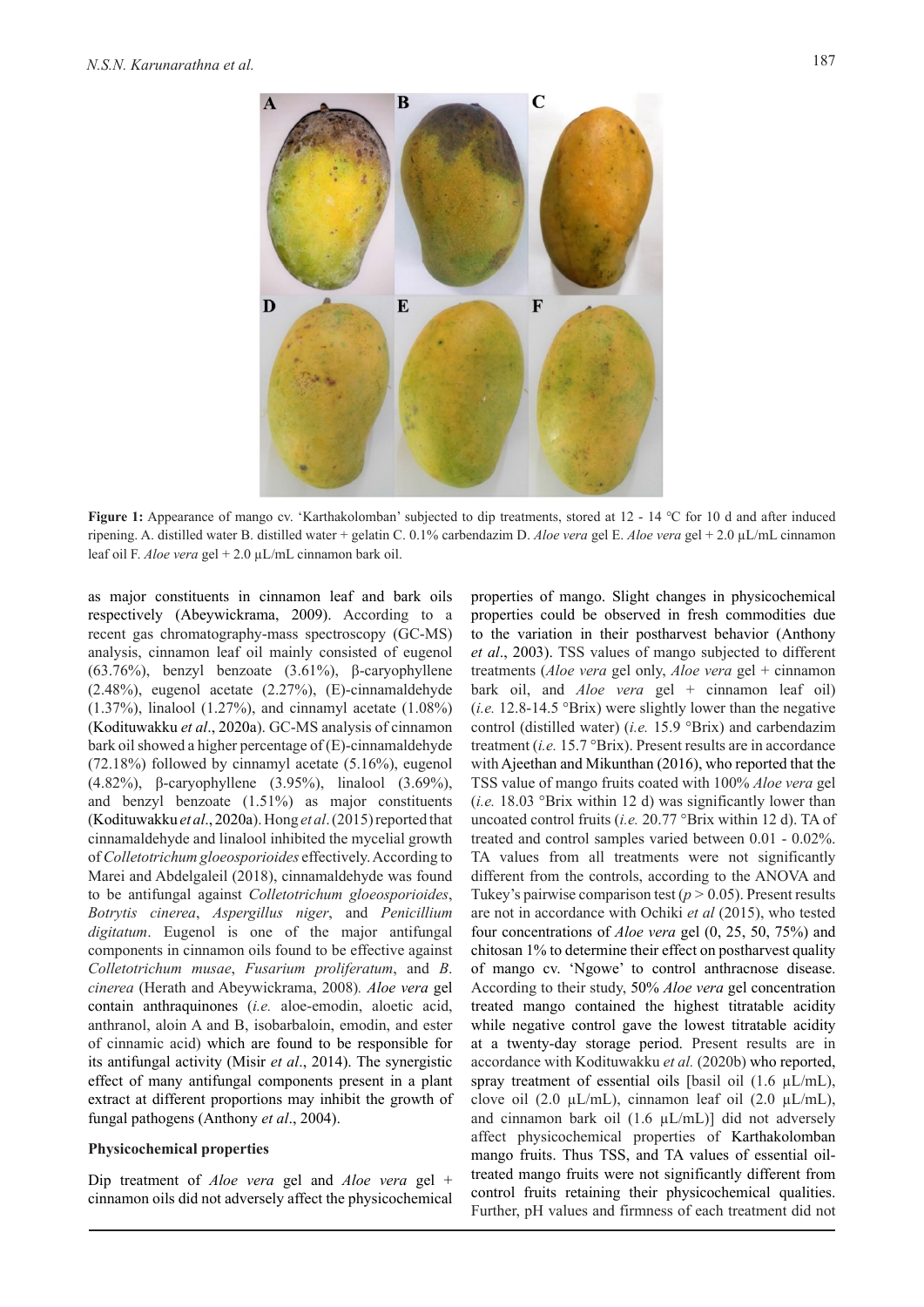show a significant difference with respect to the negative controls ( $p > 0.05$ ) which were at a range of 3.11-3.60 and 0.49-0.59 respectively. According to the study by Ajeethan and Mikunthan (2016), pH values of *Aloe vera* gel-coated mango were comparatively lower than uncoated fruits. Firmness values of essential oil-treated mango and control reported by Kodituwakku *et al.* (2020b) were within the range of 0.39-0.54 indicating the compatibility of the results with the present research. Percentage weight loss of mango subjected to different treatments (*ⅰ.e.* 3.32% - 6.82%) and carbendazim (*i.e.* 6.14%) were comparatively lower than control I (distilled water) (*ⅰ.e.* 7.19%), control II (distilled water + gelatin) (*i.e.* 8.17%). Ajeethan and Mikunthan (2016) reported that uncoated mango fruits showed higher weight loss in comparison to *Aloe vera-*coated fruits. This observation is in accordance with the present study. Possible reasons for this observation are, that weight loss mainly occurs due to water loss by transpiration and loss of carbon reserves due to respiration. The rate at which water is lost depends on the water pressure gradient between the fruit tissue and the surrounding atmosphere. *Aloe vera* gel coating acts as a barrier, thereby, restricting water transfer. According to the study carried out by Brishti *et al* in 2013, *Aloe vera* gel (100%) has been used to preserve papaya fruit at room temperature (25 - 29 °C) and 82 - 84% RH. All samples showed a gradual loss of weight during storage. Throughout storage, the weight loss of uncoated fruit (sample) was significantly greater than that of *Aloe vera* gel-coated fruit. At the end of the storage, uncoated papaya showed a 22.5% loss in weight, whereas the weight loss of samples coated with *Aloe vera* gel was 7.93%. Therefore, papaya research results are compatible with current mango

research data. All physicochemical parameters, except TSS and % weight loss, were not significantly different in comparison to the controls ( $p > 0.05$ ).

## **Peel color**

All treated and control mango fruits stored at 12 - 14 ℃ were "fully green" (index value  $= 1$ ) or at the "color break" stage  $(index value = 2)$  after ten days. After induced ripening peel color of the mango changed into "more yellow than green" (index value  $= 4$ ) or "fully yellow" (index value  $= 5$ ). There was no significant difference in the mean peel color of all ripened mango ( $p > 0.05$ ). Present results are in accordance with Kodituwakku *et al*. (2020b), who have reported that peel color of mango cv. 'Karthakolomban' subjected to spray treatment of essential oils was almost "fully yellow" after induced ripening.

### **Percentage shriveling**

Mango treated with distilled water demonstrated the highest percentage shriveling value (*i.e.* 1.60%). A percentage shriveling value of 8.0% was observed in mango treated with distilled water + gelatin. Notably, there was no shriveling in mango treated with *Aloe vera* gel + cinnamon oils and carbendazim. However, a significant difference in % shriveling of treated mango with respect to the controls could not be identified ( $p > 0.05$ ). It is worthwhile noting that fruits of control I (Figure 2A) and control II (Figure 2B) displayed some shriveling whereas, fruits subjected to *Aloe vera* gel, *Aloe vera* gel + cinnamon leaf oil, and *Aloe vera* gel + cinnamon bark oil treatments did not show shriveling when compared to the control fruits.



**Figure 2:** Shriveling of mango cv. 'Karthakolomban' subjected to dip treatment stored at 12 - 14 ℃ for 10 d and after induced ripening. A. Control I (distilled water) B. Control II (distilled water + gelatin) C. 0.1% carbendazim D. *Aloe vera* gel E. *Aloe vera* gel + 2.0 µL/mL cinnamon leaf oil F. *Aloe vera* gel + 2.0 µL/mL cinnamon bark oil.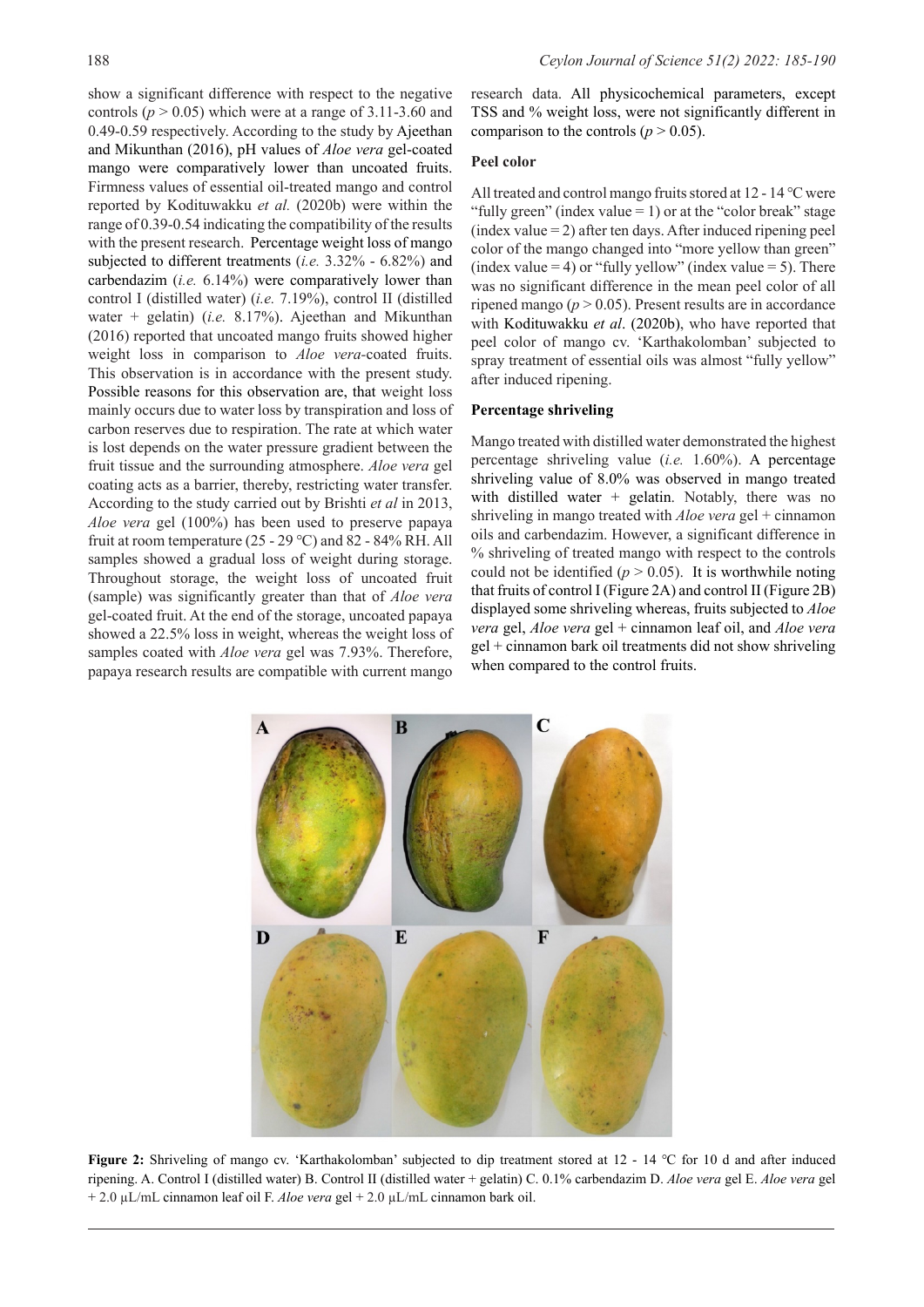Major reasons for the shriveling of mango are rapid water loss and postharvest diseases. *Aloe vera* gel coating was effective in controlling water loss from fruits. This positive effect in terms of reduction of moisture loss may be due to the hygroscopic properties of *Aloe vera* gel that allow the formation of a water barrier between the fruit and the surrounding environment (Misir *et al*., 2014). Therefore, *Aloe vera* gel-coated mango may exhibit comparatively lower shriveling values than uncoated mango sustaining the market quality of fruits.

#### **Sensory properties**

All sensory scores were within 6-8 which indicates a satisfactory level of the sensory properties (flesh color, aroma, texture, taste, flavor) of mango subjected to different treatments. Sensory properties, except texture, of mango treated with *Aloe vera* gel, *Aloe vera* gel + cinnamon oils, and carbendazim were not significantly different from the controls  $(p > 0.05)$ . Hence, the treatments carried out have not drastically affected the sensory attributes when compared to the controls. This is in accordance with Kodituwakku *et al*. (2020b), who obtained the same result for mango subjected to basil oil, clove oil, cinnamon leaf oil, and cinnamon bark oil treatments previously (without *Aloe*).

## **CONCLUSIONS**

Dip treatment of *Aloe vera* gel, *Aloe vera* gel + cinnamon leaf oil (2.0  $\mu$ L/mL), and *Aloe vera* gel + cinnamon bark oil (2.0 µL/mL) effectively controlled SER disease of mango stored at 12-14 ℃ and extended the storage life up to 10 d without adversely affecting physicochemical and sensory properties. *Aloe vera* gel coating in combination with cinnamon oils is a safe measure of extending the storage life since treatments are harmless to the consumer as well as the environment. Treatment strategies tested during this research study could be commercialized as environmentally sound, low-cost SER control methods for transportation and storage of mango within a period of 10 d from treatment.

## **ACKNOWLEDGEMENTS**

Financial assistance provided by the University of Kelaniya, Sri Lanka under the research grant, RP/03/02/01/02/2017 is greatly acknowledged. Scientific knowledge of *Aloe vera* treatments provided by Dr. (Ms.) Chathurika Karunanayake and Dr. (Ms.) Ramani Jayakody is highly appreciated.

#### **DECLARATION OF CONFLICT OF INTEREST**

The authors declare no conflict of interest to report.

#### **REFERENCES**

- Abeywickrama, K. (2009). *Bioactivity and Chemistry of Cinnamon*. Godage International Publishers, Colombo, Sri Lanka. Pp. 61-78.
- Ajeethan, N. and Mikunthan, G. (2016). A simple biopreservation technique to increase shelf life of Ampalavi mango fruits using *Aloe vera* Gel. *Journal of Agricultural Science and Technology B* **6**(6): 424-429.

DOI: <https://doi.org/10.17265/2161-6264/2016.06.008>.

- Anthony, S., Abeywickrama, K. and Wijeratnam, S.W. (2003). The effect of spraying essential oils of *Cymbopogon nardus*, *Cymbopogon flexuosus* and *Ocimum basilicum* on postharvest diseases and storage life of Embul banana. *The Journal of Horticultural Science and Biotechnology* **78**(6): 780-785. DOI: https://doi.org/10.1080/14620316.2003.11511699
- Anthony, S., Abeywickrama, K., Dayananda, R., Wijeratnam, S.W. and Arambewela, L. (2004). Fungal pathogens associated with banana fruit in Sri Lanka and their treatment with essential oils. *Mycopathologia* **157**: 91-97. DOI: [https://doi.org/10.1023/B:MYCO.](https://doi.org/10.1023/B:MYCO.0000012226.95628.99)  [0000012226.95628.99.](https://doi.org/10.1023/B:MYCO.0000012226.95628.99)
- Bally, I.S.E., Hofman, P.J., Irving, D.E., Coates, L.M. and Dann, E.K. (2009). The effects of nitrogen on postharvest disease in mango (*Mangifera indica* L. 'Keitt'). *Acta Horticulturae* **820**(42): 365-370. DOI: [https://doi.](https://doi.org/10.17660/ActaHortic.2009.820.42) [org/10.17660/ActaHortic.2009.820.42.](https://doi.org/10.17660/ActaHortic.2009.820.42)
- Brishti, F., Misir, J. and Sarker, A. (2013). Effect of biopreservatives on storage life of papaya (*Carica papaya* L.). *International Journal of Food Studies* **2**(1): 126-136. DOI: [https://doi.org/10.7455/ijfs/2.1.2013.](https://doi.org/10.7455/ijfs/2.1.2013.a10) [a10](https://doi.org/10.7455/ijfs/2.1.2013.a10).
- Herath, H. and Abeywickrama, K. (2008). *In vitro* application of selected essential oils and their major components in controlling fungal pathogens of crown rot in Embul banana (*Musa acuminata*-AAB). *International Journal of Food Science and Technology* **43**(3): 440-447. DOI: [https://doi.org/10.1111/j.1365-](https://doi.org/10.1111/j.1365-2621.2006.01465.x) [2621.2006.01465.x](https://doi.org/10.1111/j.1365-2621.2006.01465.x).
- Hong, J.K., Yang, H.J., Jung, H., Yoon, D.J., Sang, M.K. and Jeun, Y.C. (2015). Application of volatile antifungal plant essential oils for controlling pepper fruit anthracnose by *Colletotrichum gloeosporioides*. *The Plant Pathology Journal* **31**(3): 269-277. DOI: [https://doi.org/10.5423/PPJ.OA.03.2015.0027.](https://doi.org/10.5423/PPJ.OA.03.2015.0027)
- Karunarathna, N.S.N. (2019). *Postharvest Fruit Foatings of Aloe vera and Aloe vera Plus Selected Essential Oils on Stem-end Rot, Quality Parameters and Storage Life of 'Karthakolomban' mango.* B.Sc. Dissertation, University of Kelaniya, Sri Lanka.
- Kodituwakku, T.D., Abeywickrama, K. and Karunanayake, K.O.L.C. (2020b). Pathogenicity of stem-end rot associated fungi isolated from Karthakolomban mango and their control by spray and fumigation treatments with selected essential oils. *The Journal of Agricultural Sciences–Sri Lanka* **15**(1): 19-36. DOI: [http://doi.](http://doi.org/10.4038/jas.v15i1.8669) [org/10.4038/jas.v15i1.8669.](http://doi.org/10.4038/jas.v15i1.8669)
- Kodituwakku, T.D., Ekanayake, G.C.M., Abeywickrama, K.P. and Jayakody, R. (2020a). *In vitro* antifungal efficacy of selected essential oils in controlling fungi associated with the stem-end rot disease of mango (cv. Karutha Colomban) fruits and characterization of antifungal components. *Journal of the National Science Foundation of Sri Lanka* **48**(2): 101-111. DOI: https:// doi.org[/10.4038/jnsfsr.v48i2.8952.](http://dx.doi.org/10.4038/jnsfsr.v48i2.8952)
- Marei, G.I.K. and Abdelgaleil, S.A.M. (2018). Antifungal potential and biochemical effects of monoterpenes and phenylpropenes on plant pathogenic fungi. *Plant Protection Science* **54**(1): 9-16. DOI: [https://doi.](https://doi.org/10.17221/9/2017-PPS)